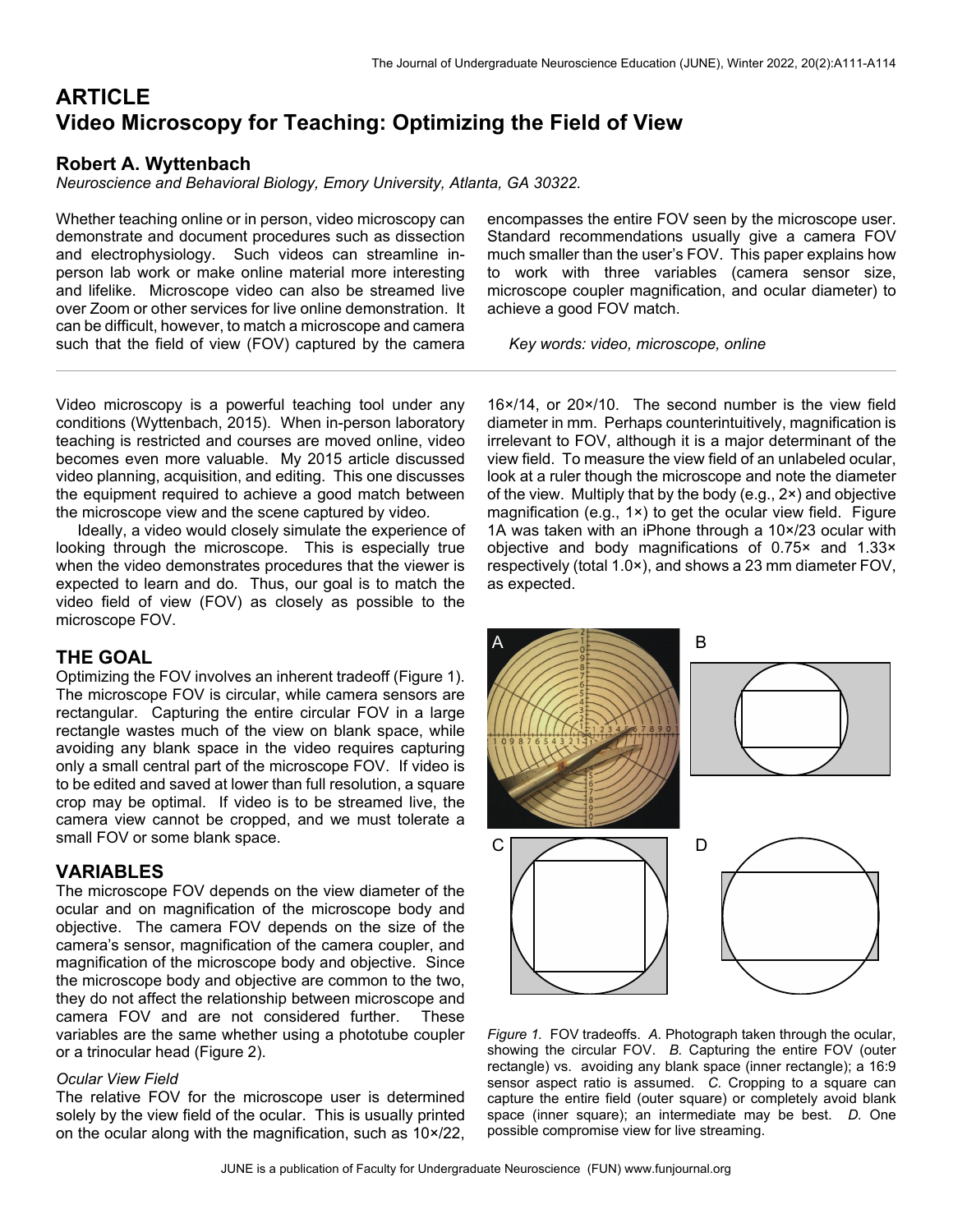

*Figure 2.* Variables affecting FOV. Ocular view diameter affects microscope FOV. Sensor size and coupler magnification affect camera FOV. Microscope body and objective magnification affect both views equally.

#### *Coupler Magnification*

Whether using a phototube (Figure 2, left) or a trinocular head (Figure 2, right), a coupler is required. This serves two functions. First, it physically connects the tube (which may have an inner diameter of 37, 38, or 40 mm) to the camera (which may use a C mount or manufacturer-specific bayonet mount). Secondly, it sets the correct distance to the sensor plane and focuses the image on the sensor. Depending on manufacturer, couplers are available in a limited set of magnifications, such as 0.33, 0.38, 0.50, 0.67, 0.75, 1.0, 1.2, 1.6, and 2.0×. In general, couplers in the 0.5-1.0× range are least expensive.

#### *Sensor Size*

Many ⅓ʺ (diagonal) sensor cameras are marketed for microscopy. They can be fairly inexpensive. There are fewer  $\frac{1}{2}$ ,  $\frac{2}{3}$ , and 1" microscope cameras and they are much more expensive (often optimized for low-light lownoise performance). Most consumer digital SLRs, however, are capable of video and can be fitted to microscopes; their sensors range from <sup>3</sup>/<sub>3</sub>" to 1<sup>3</sup>/<sub>3</sub>" and they vary considerably in price. There are also small professional video cameras with sensors from  $\frac{1}{2}$ " to 1", which generally cost more than comparable SLR options, although their video performance may be superior. The rest of this article focuses on ⅓ʺ and digital SLR options, but the principles apply to all cameras.

 The advertised sensor size of a camera may not be informative. Most sensors have an aspect ratio of 4:3 or 3:2 and use a smaller portion of the sensor to record videowith an aspect ratio of 16:9. Two cameras with the same sensor size may crop the sensor differently. The same camera may even crop differently for different video resolutions or frame rates. These measurements are reported in the user manual; most manuals can be found online before purchase. Table 1 shows some standard sensor sizes, as well as the areas used by some cameras in different circumstances. For example, the Nikon D810 and Z6 have full-frame (36×24 mm) sensors but crop differently for video. These cameras and many others allow one to select between FX (full-frame) and DX (crop mode). This flexibility

Wyttenbach Documenting Laboratory Procedures with Video A112

| <b>Sensor or camera</b>          | Width | Height | Ratio |
|----------------------------------|-------|--------|-------|
| 1/3"                             | 4.8   | 3.6    | 4:3   |
| 1/2"                             | 6.4   | 4.8    | 4:3   |
| 2/3"                             | 8.8   | 6.6    | 4:3   |
| 1"                               | 12.8  | 9.6    | 4:3   |
| 4/3" (micro four thirds)         | 17.3  | 13.0   | 4:3   |
| APS-C ( $\approx$ full Nikon DX) | 23.5  | 15.6   | 3:2   |
| Full frame                       | 36.0  | 24.0   | 3:2   |
| Nikon D7500 (4K)                 | 16.2  | 9.1    | 16:9  |
| Nikon D7500 (HD 1.3)             | 18.0  | 10.0   | 16:9  |
| Nikon D810 (cropped DX)          | 23.4  | 13.2   | 16:9  |
| Nikon Z6 (cropped DX)            | 23.4  | 13.1   | 16:9  |
| Nikon D810 (cropped FX)          | 32.8  | 18.4   | 16:9  |
| Nikon Z6 (cropped FX)            | 35.9  | 20.1   | 16:9  |

*Table 1.* Sensor sizes. Width and height (mm) are for the sensor portion used for video. Ratio is the aspect ratio of this portion. The ⅓ʺ sensors record video in a 4:3 aspect ratio, while others may crop to 16:9. Nikon measurements come from the user manuals. Others are standards found online; cameras may vary.

is helpful when attempting to match FOVs.

#### *Phototube FOV*

The phototube often transmits a larger image to the camera than is seen through even a wide-view ocular (Figure 3). This can be measured with a camera and low-magnification coupler (coupler magnification reduces the view) or may be visible by looking through the phototube by eye. It is relevant only in that areas not seen through the ocular may be picked up on camera. This may give a bit more latitude when cropping video.

# **OPTIMIZING FOV**

Most microscope manufacturers sell camera couplers for their microscopes, as do many third-party dealers. All of them make essentially the same recommendation: for a camera sensor with a diagonal size of 1/N inches, use a coupler that magnifies by approximately 1/N. Thus, a ⅓ʺsensor requires a coupler with about 0.33× magnification (Best Scientific Couplers, 2015; Spot imaging, ND). This combination uses the optically best part of the microscope lenses, with the flattest field, and guarantees no vignetting (dark areas at the corners). It is apparently meant to optimize high-resolution photography of flat objects.

 Video microscopy does not involve high resolution imaging of flat objects. Even 4K is far lower resolution than film or digital SLR. Teaching videos usually involve curved, rather than flat, objects, and vignetting at the corners is not objectionable. The 1/N recommendation imposes a cost: Camera FOV is much smaller than the microscope FOV (see Figure 4 for ⅓ʺ and 0.33×). When working under the microscope, one must take care to keep the action in a small central part of the FOV, which can be difficult.

 Video microscopy for teaching has different goals and will work best with a different match between sensor and coupler. Figure 4 suggests that we want a smaller coupler magnification than recommended. A 0.25× coupler would be ideal for a ⅓ʺ sensor but does not exist.

 The camera and microscope FOV are easily calculated from ocular view field, coupler magnification, sensor size, and microscope body and objective magnification: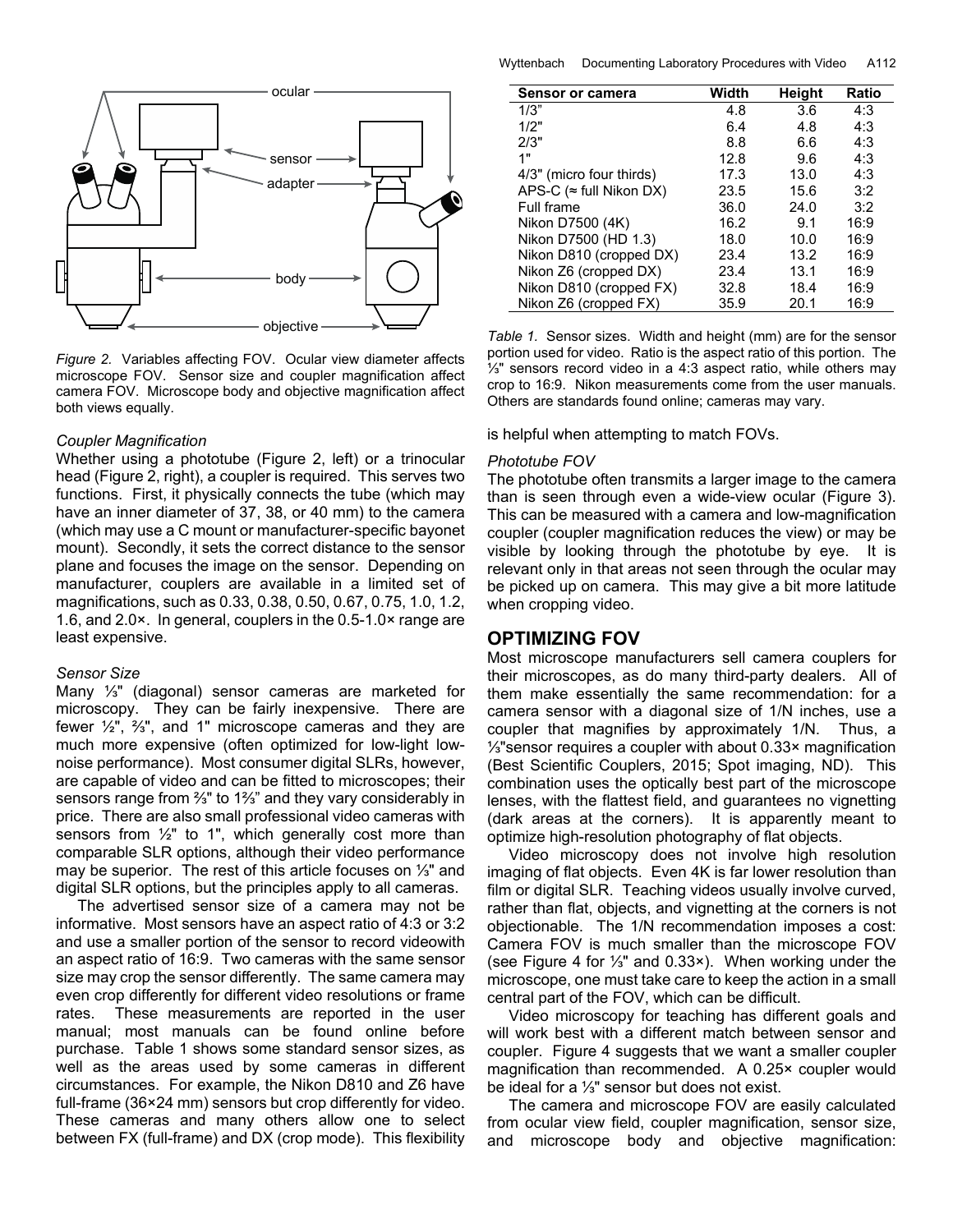

*Figure 3.* Phototube FOV. Photographed on a monitor connected to the camera via HDMI, this corresponds to the microscope ocular FOV in Figure 1A. The circular FOV is larger (28.5 mm diameter) than the ocular view field of 23 mm but is dim at the edges. Barely visible are threads taped to the monitor, showing square and 4:3 cropping.

$$
microscope \, FOV \, (diameter) = \frac{ocular \, view \, field \, (diameter)}{body \, \times \, objective}
$$
\n
$$
camera \, FOV \, (width \, or \, height) = \frac{sensor \, size \, (width \, or \, height)}{coupler \, \times \, body \, \times \, objective}
$$

The Excel spreadsheet associated with this article uses these equations to graphically show the relative FOVs as these parameters vary. Use it to compare different sensor and coupler combinations (diagrams in Figures 4 and 5 come from the spreadsheet). This can be done to choose system components or can help configure the system if the camera has sensor crop options.

#### *Editing vs. Streaming*

If video is recorded to a computer and edited before use, there is a lot of flexibility. For the best use of space, a square crop can capture most of the microscope view with little vignetting (Figure 1C). One could even capture a much larger area at high resolution and then crop and re-center as needed. All current consumer-grade SLRs can record HD (1920×1080 pixels) and many can also record 4K (3840×2160). Either way, there is plenty of space to crop. For example, when producing dissection and electrophysiology video for online delivery recently, I recorded in HD, planning to crop to 1080×1080. That turned out to be larger than necessary or practical; I exported at 1080×1080 and 720x720 and ended up using the latter. This argues for a sensor/coupler combination that captures the entire circular microscope FOV, as in Figure 4 FX with 0.67 or 1.0× and APS-C with 0.67 or 0.50×.

 Streaming services like Zoom do not allow one to crop the view. The image quality and resolution of streamed video are lower, but sufficient for basic demonstrations. If showing the entire microscope FOV is more important than high resolution, use a sensor/coupler combination such as that for FX and 1.0× (Figure 4). Alternatively, if detail in the central FOV is more important than a large field, choose a higher magnification relative to the sensor (close to the 1/N recommendation) and work to keep the important action in the center. This might be a view like that for APS-C with a

1.6× coupler.

 Ideally, a camera will offer different sensor crops for video. For example, a camera that switches between full frame and APS-C (FX and DX, for Nikon) can be optimized for either editing or streaming with a 1.0× coupler.

# **BUILDING A SYSTEM**

Most of us are constrained by budget and already owning a microscope (the most expensive single piece). In that case, look for a phototube or trinocular that fits that model. Many phototubes and trinocular heads close one eyepiece and divert that image to the camera. This is not suitable for dissection, which requires stereoscopic vision. Be sure to find a phototube or trinocular head with a beam splitter. Unfortunately, these can be considerably more expensive. For any given microscope, there will probably be only one or two suitable phototubes. Phototube inner diameter may be 37, 38, or 40 mm, and the coupler must match. For any phototube, there may be only 3 or 4 available coupler magnifications but check third-party sellers on eBay as well as the microscope manufacturer. Use the provided spreadsheet to see the FOV provided by different combinations of camera and coupler. Coupler cost varies with magnification, so note the total cost (a more expensive camera with a cheaper coupler may give the lowest total).



*Figure 4.* Calculated FOV for varied sensor/coupler combinations. Circles represent microscope FOV with a 22 mm ocular view field. In each case, the outer rectangle shows the area captured by the entire sensor, while the inner rectangle represents the largest 16:9 area that could be used for video. A 1<sup>⁄3</sup>" camera uses the entire sensor for video. FX cameras use a 16:9 crop for video. APS-C and 4/3" may capture full-sensor video or may crop. Nikon DX captures the same area as APS-C. Upper right shows FOV for a ⅓ʺ sensor and 0.20 or 0.25× coupler (which do not exist).